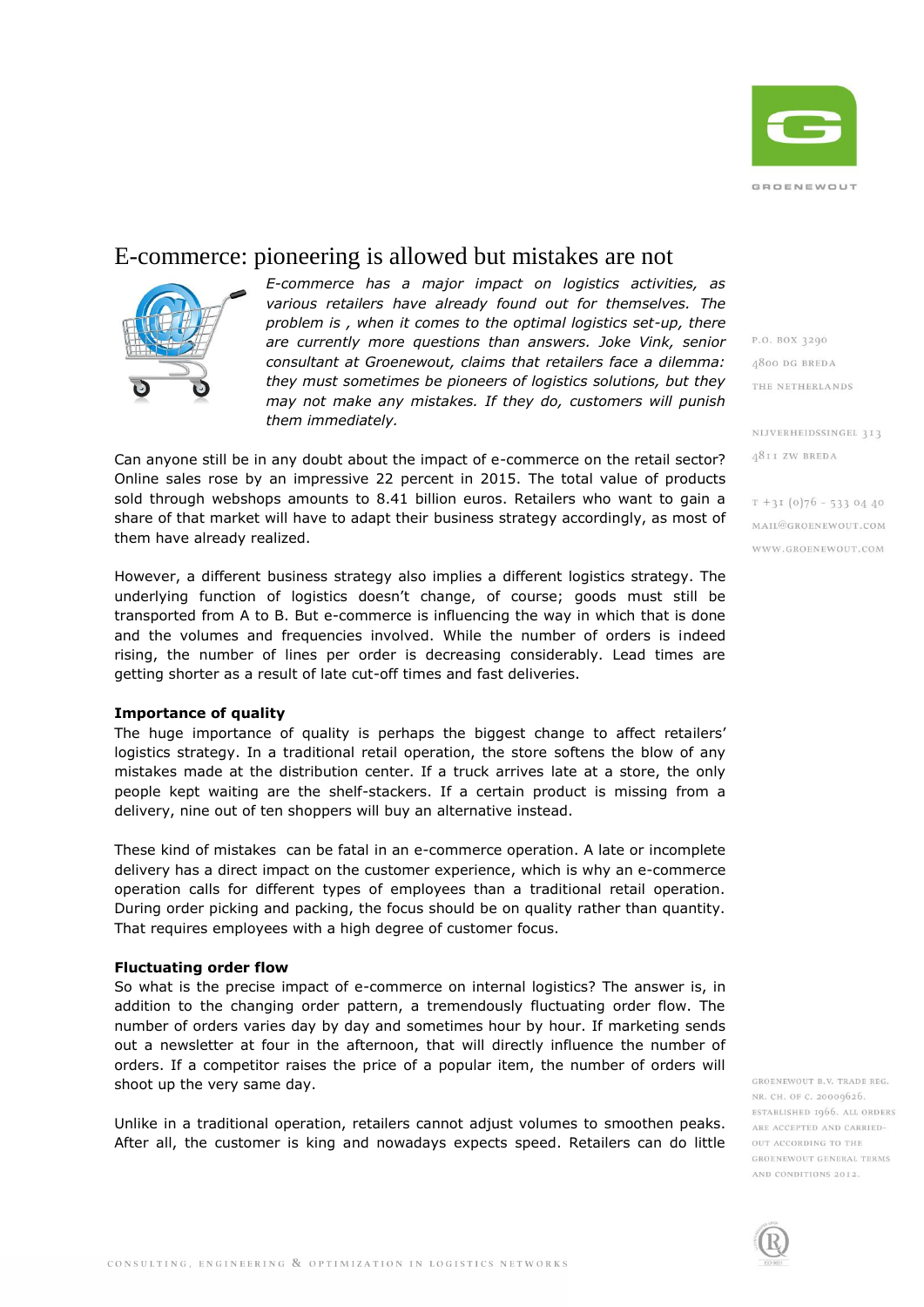

Page: 2/4 Our ref.: 9024D465/IS

more than their best to anticipate and scale up rapidly to deal with peaks in the order flow.

That requires good alignment with marketing when it comes to promotional activities, but also close collaboration with the temping agency to build up a flexible layer of workers.

# **Inventory reliability**

Another change relates to inventory management. For retailers who are continuing in the traditional manner, growth in the number of sales channels is increasing their stock levels and hence putting increasing pressure on their working capital. Furthermore, because the turnover is spread across more sales channels, the inventory risk is also higher.

The only way for retailers to limit the negative effects is to look holistically at the total supply chain inventory – including suppliers' stock – instead of managing inventory separately for each link in the chain. To achieve that, all the links must be able to share inventory information, plus the reliability of the information must of course be improved.

# **Insourced or outsourced fulfillment**

In terms of sales channels, online platforms such as Amazon, Alibaba and Bol.com are expected to account for approximately 40 percent of the total online revenue by 2020. Companies that don't join these platforms will miss out on lucrative sales opportunities. However, the real question is whether these platforms should also handle the order fulfillment. Amazon and Bol.com offer the opportunity, but they also charge steeply for it. So insourcing might appear to be the best option, but that means an increase in the number of order flows, each with their own characteristics.

Another approach is to leave the fulfillment to the supplier, but not all suppliers are equally well equipped to deal with drop shipments. If they need to hire in a third party to do so, that will incur extra costs and introduce 'interference' into the chain. With respect to the fluctuating order flows and the importance of quality, the insource approach seems the best – and in case of sufficient scale also the cheapest – option. It enables companies to remain agile and make the right decision in each situation.

# **Quality vs. speed**

Needless to say, e-commerce impacts not only on the internal logistics but also on deliveries. While the demand for same-day delivery is increasing, it is still relatively small. More important for now is service quality and delivering on promises. That calls for a reliable logistics operation and good delivery partners who partially fulfill the role of store employees. It's no coincidence that a player like Coolblue has now decided to do some of its deliveries itself.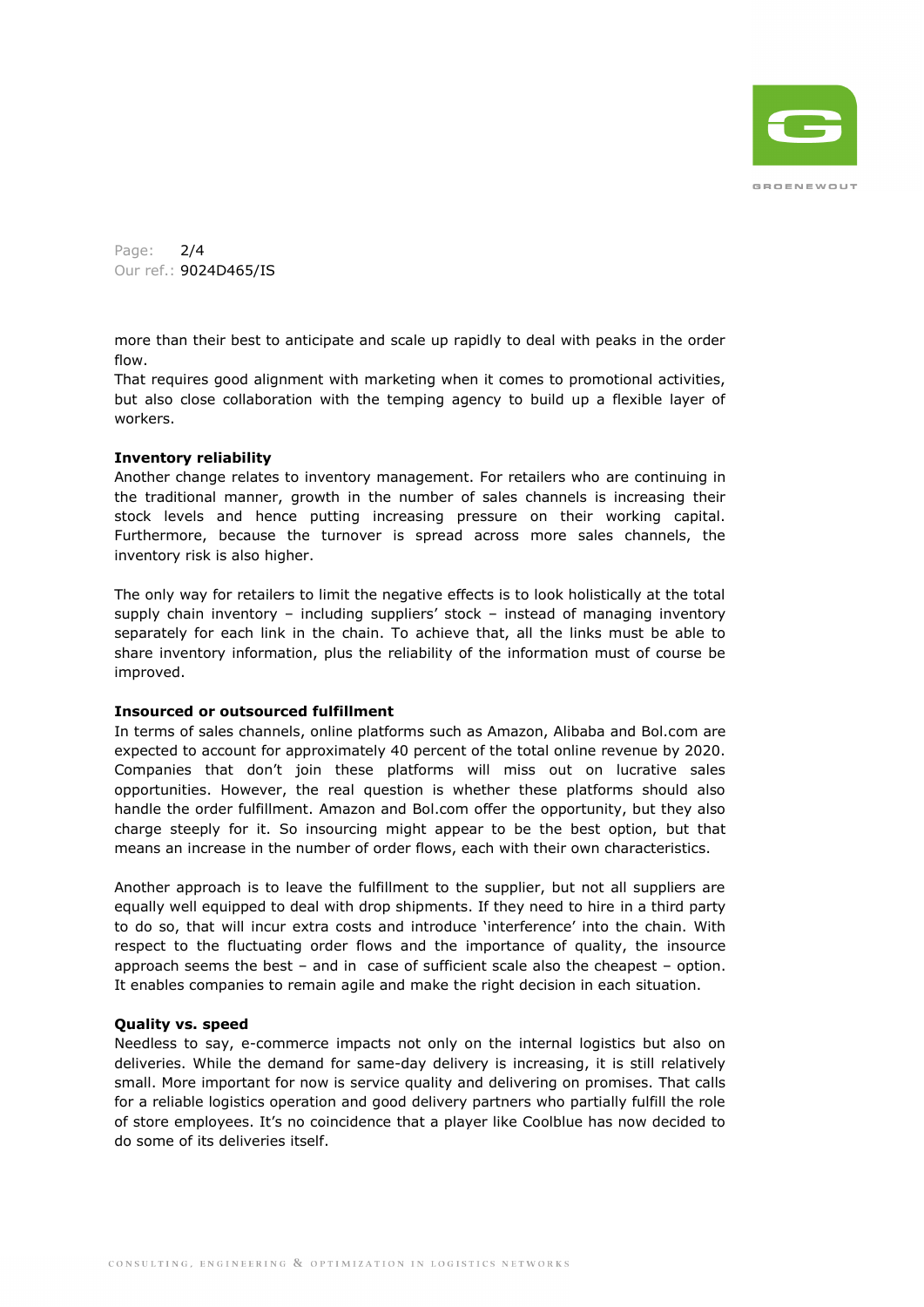

Page: 3/4 Our ref.: 9024D465/IS

Furthermore, customers like to have a choice. They want to be able to opt for sameday delivery when they need something quickly, but also to select a delivery window or to pick up from a chosen location when they want more flexibility in when their order will arrive. Significant developments are the growth in the number of collection options and in the initiatives to deploy local, often independent, couriers for the last mile.

# **Struggling to tackle delivery issues**

Many retailers are still struggling to tackle delivery issues. The challenges begin in the packing process which is often given too little thought. This leads to many breakages and defects and hence high repair costs, especially in the case of international shipments. The result: dissatisfied customers who will think twice about placing another online order.

A second challenge for retailers relates to the combination of their online and offline operations. Concepts such as 'click & collect' or 'click & reserve', in which store employees are involved in logistics tasks such as order picking and packing, are attracting a lot of attention. However, the results have been mixed in practice. Most store employees are primarily focused on the retail operation, so it can be hard to convince them to suddenly give priority to an anonymous customer who has ordered something online.

## **Free delivery or not?**

The costs of deliveries and returns are a final topic of discussion. Should they be passed on to the customer or not? The current industry standard seems to be free delivery and free returns, but customers are well aware that this part of the process costs money. The growth in the number of delivery options may well silence this debate. Parcels will still be delivered for free, but only if customers place no extra demands on the service. Anyone who wants to choose their preferred delivery option or delivery window will have to pay for it.

Last but not least, e-commerce also has an impact on automation systems. The existing IT systems will have to be connected together to be able to share information about orders and inventory levels across all sales channels. In the distribution center mechanization can be a way of reducing the logistics costs providing that the mechanization solution is flexible and scalable.

# **Pioneering without mistakes**

Right now, there are clearly more questions about the consequences of e-commerce for the logistics operation than there are answers. As yet, the best logistics strategy and the best practices can't be found in any textbook. Setting up an effective logistics operation demands a lot of pioneering and good collaboration with partners such as packaging suppliers, warehouse designers and transport companies.